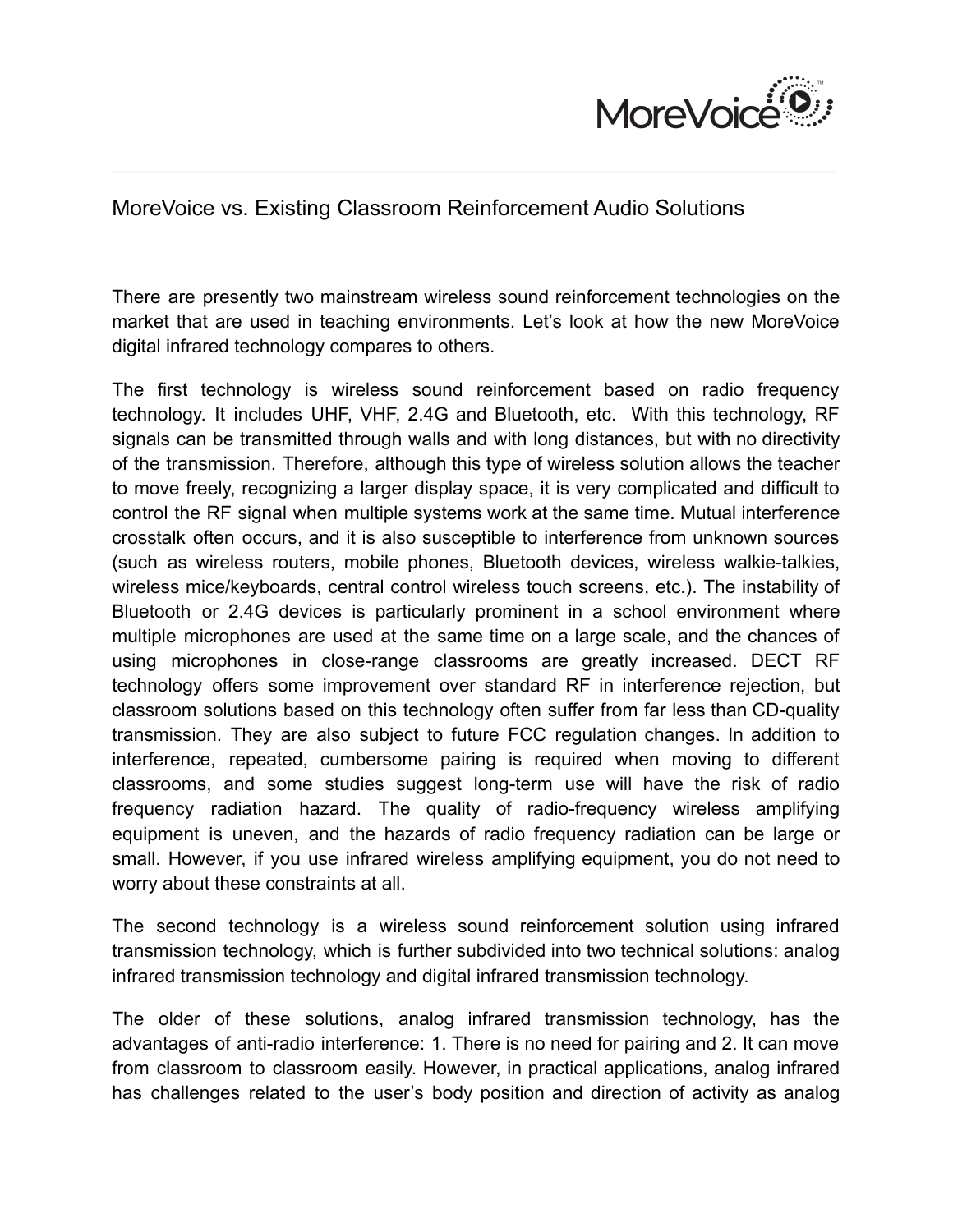infrared is subject to signal drop and interference when the user turns around and their back is facing the signal receiver. Under the analog infrared transmission technology, the increase of the distance between the wireless microphone and the signal receiver will gradually introduce noise and reduce the signal-to-noise ratio (similar to when a car radio experiences interference when entering a tunnel). Even if the signal is transmitted normally, the sound quality can suffer. Analog infrared technology cannot be used normally under direct sunlight or in an environment with more high-frequency, energy-saving lighting, which is common in commercial buildings. Essentially, analog infrared transmission struggles with mitigating interference, which can cause listener fatigue and subpar transmission in general due to drop out and noise.

The newer, digital infrared transmission technology has all the advantages of analog infrared transmission: 1. It is not interfered with by radio frequencies and can fully avoid unknown sources of interference; 2. When the microphone is used in different classrooms, there is no need for cumbersome pairing making it ready to use immediately; 3. It provides instant privacy when exiting a classroom; and 4. The microphone has no radio frequency radiation, so the teacher does not need to worry about any effects of radio frequencies to the body. However, digital infrared soars beyond analog infrared in that it also addresses all of the shortcomings of analog infrared. Due to its digital transmission, it elevates audio quality to restore the natural voice of the speaker to that of broadcast-quality sound.

MoreVoice patented digital infrared transmission technology has many unique advantages: 1. The sound quality is high-fidelity, with the signal-to-noise ratio of all channels as high as 85dBA and the distortion less than 0.06%, reaching professional broadcast-level sound quality; 2. In the classroom, professional-grade sound quality is guaranteed, with no problem of sound quality attenuation due to the increase in transmission distance in rooms up to  $1500\text{ft}^2$  (XL rooms simply need one additional ceiling receiver); 3. It has vastly superior anti-interference ability and can work normally in direct sunlight, rejecting high-frequency interference from light sources.

MoreVoice digital infrared delivers professional, acoustic parameters unrivaled by older classroom audio systems which rely on DECT or analog infrared in many areas:

1. Frequency response range *The frequency response bandwidth that our human ears can perceive is 20~20kHz. Above 16kHz is called CD-level sound quality. Digital infrared technology can achieve 50~20kHz sound. This bandwidth allows for virtually flawless expression of the human voice or music.*

2. Signal-to-noise ratio *The larger the value, the better the sound quality. After the audio system reaches 80dB, it will increase by 1dB every time. Older classroom audio transmission technologies cannot (or rarely) achieve this. Digital*